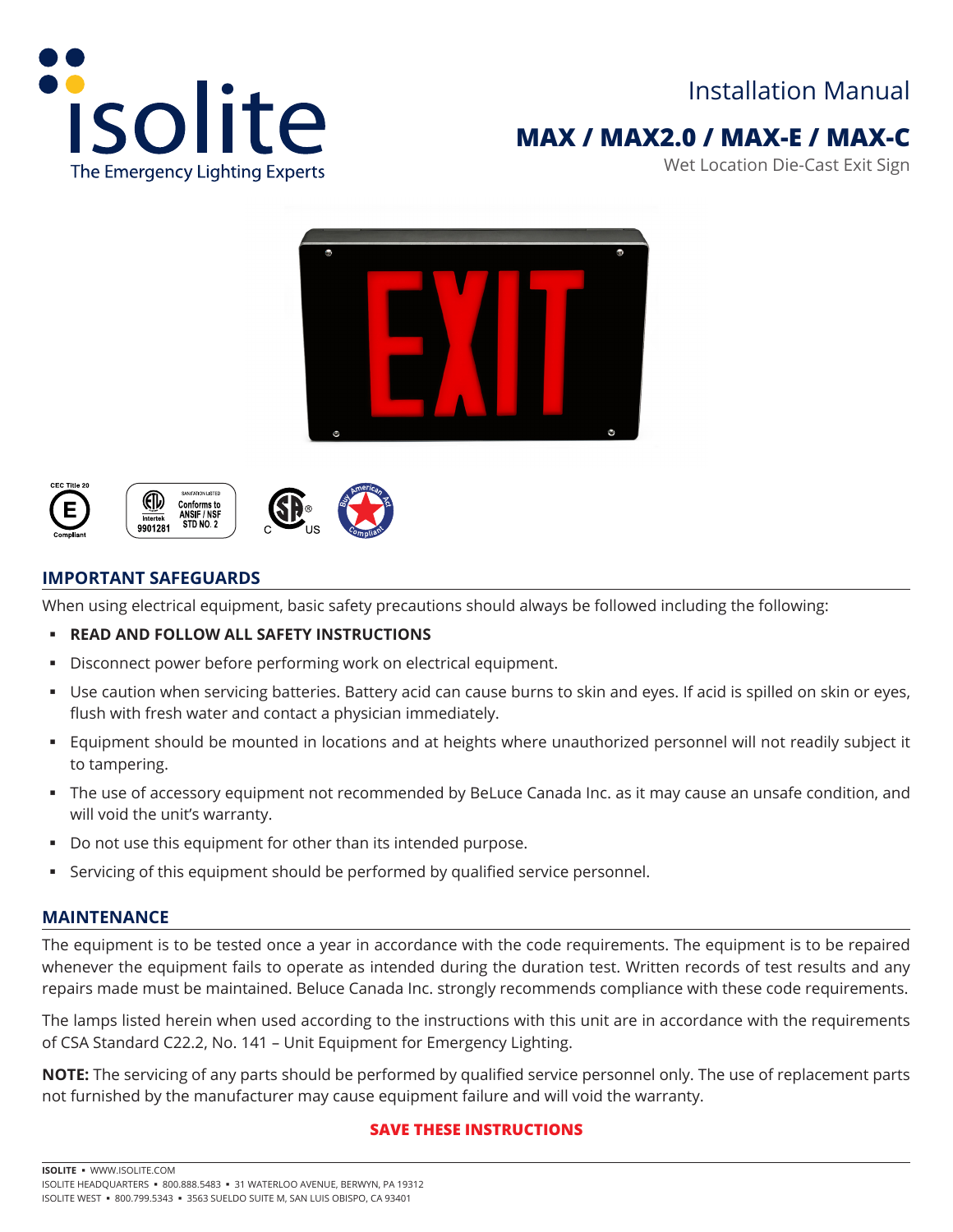

### **MAX / MAX2.0 / MAX-E / MAX-C**

Wet Location Die-Cast Exit Sign

#### **WALL MOUNT INSTALLATION**

- 1. Remove torx screws (5) to release clear cover (7). There are 4 O-rings (4) inserted to the clear cover screw holes. Release the stencil (6) from the clear face cover (7). Knockout to remove the chevron as necessary from the stencil. Peel off backing paper from the tape on the back of the stencil (6) and carefully position and stick the colored fibre to the stencil.
- 2. Remove the back plate (3) knockouts using applicable knockout holes. Install the liquid tight bushing into the large centre knockout with the lock nut (10). Feed the lead wires through the bushing and tighten to complete the liquid tight seal and install the wall gasket then secure the back plate and housing to the wall. Connect wire per wiring diagram provided. **Caution! Failure to insulate unused wire may result in a shock hazard or unsafe condition as well as equipment failure.**
- 3. Replace faceplate, clear cover and torx screws.
- 4. Apply power.

### **FIGURE 1**



|                | <b>PARTS LIST</b>               |    |                            |
|----------------|---------------------------------|----|----------------------------|
| 1              | Die-Cast Aluminum Frame         |    | Clear Faceplate            |
| $\overline{2}$ | Frame Gasket                    | 8  | <b>LED Board</b>           |
| 3              | Die-Cast Backplate              | 9  | Fibre                      |
| 4              | O-Ring                          | 10 | <b>Bushing</b>             |
| 5              | <b>Torx Tamper Proof Screws</b> | 11 | Octagon Box (Not Supplied) |
| 6              | Stencil                         | 12 | <b>Mounting Gasket</b>     |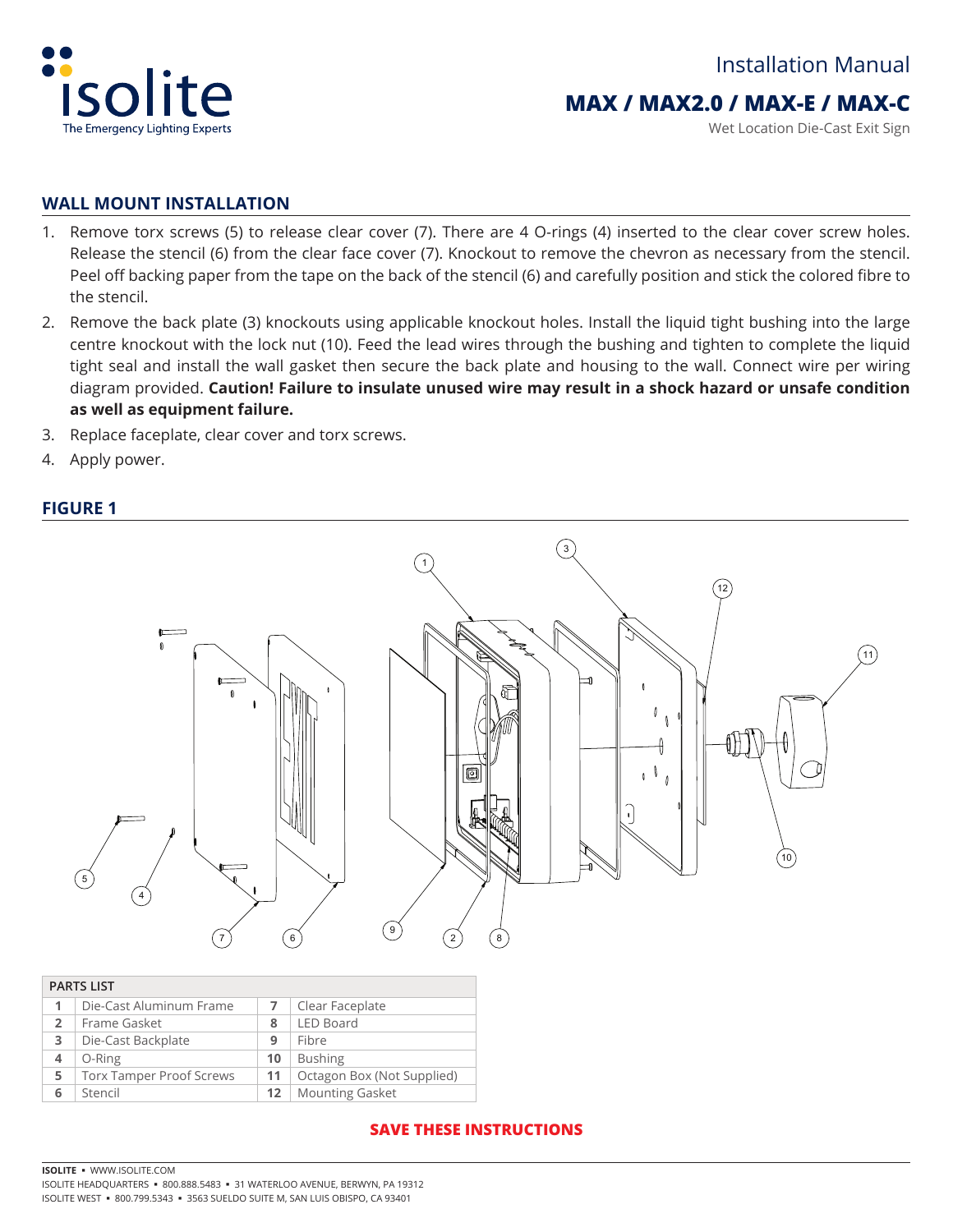

### **MAX / MAX2.0 / MAX-E / MAX-C**

Wet Location Die-Cast Exit Sign

### **CEILING/END MOUNT INSTALLATION**

- 1. Remove torx screws (1) to release clear cover (3). There are 4 O-rings (2) inserted to the clear cover screw holes. Release the stencil (6) from the clear cover (3). Knockout to remove the chevron (5) as necessary from the stencil. (3) Peel off backing paper from the tape on the back of the stencil and carefully position and stick the colored fibre to the stencil.
- 2. To install canopy kit (13), knockout on the top (for ceiling mount) or the knockout on the side (for end mount). Position canopy gasket (19) and the canopy (20). Install the cap screws (22) and the washers (16). Attach canopy nuts (15) and then tighten. Install the liquid tight bushing. Feed the lead wire through the bushing and tighten to complete the liquid tight seal. Install the canopy mounting base (23) to the octagon box (25) (not supplied). Connect wires per diagram provided. **Caution! Failure to insulate unused wire may result in a shock hazard or unsafe condition as well as equipment failure.** The mounting base can be rotated for the desired mounting angle. Install the canopy (20) to the mounting base (23) with the supplied screws (18).
- 3. Apply power.

### **FIGURE 2**

| <b>PARTS LIST</b> |                                 |
|-------------------|---------------------------------|
| 1                 | Die-Cast Aluminum Frame         |
| $\overline{2}$    | Frame Gasket                    |
| 3                 | Die-Cast Backplate              |
| 4                 | O-Ring                          |
| 5                 | <b>Torx Tamper Proof Screws</b> |
| 6                 | Stencil                         |
| $\overline{7}$    | Clear Faceplate                 |
| 8                 | 14 - 20 Hex Socket Cap Screw    |
| 9                 | Canopy Gasket                   |
| 10                | Canopy                          |
| 11                | Canopy Base                     |
| 12                | <b>Mounting Screws</b>          |
| 13                | LED Board                       |
| 14                | Fibre                           |
| 15                | <b>Bushing</b>                  |
| 16                | Octagon Box (Not Supplied)      |
| 17                | Canopy Gasket                   |

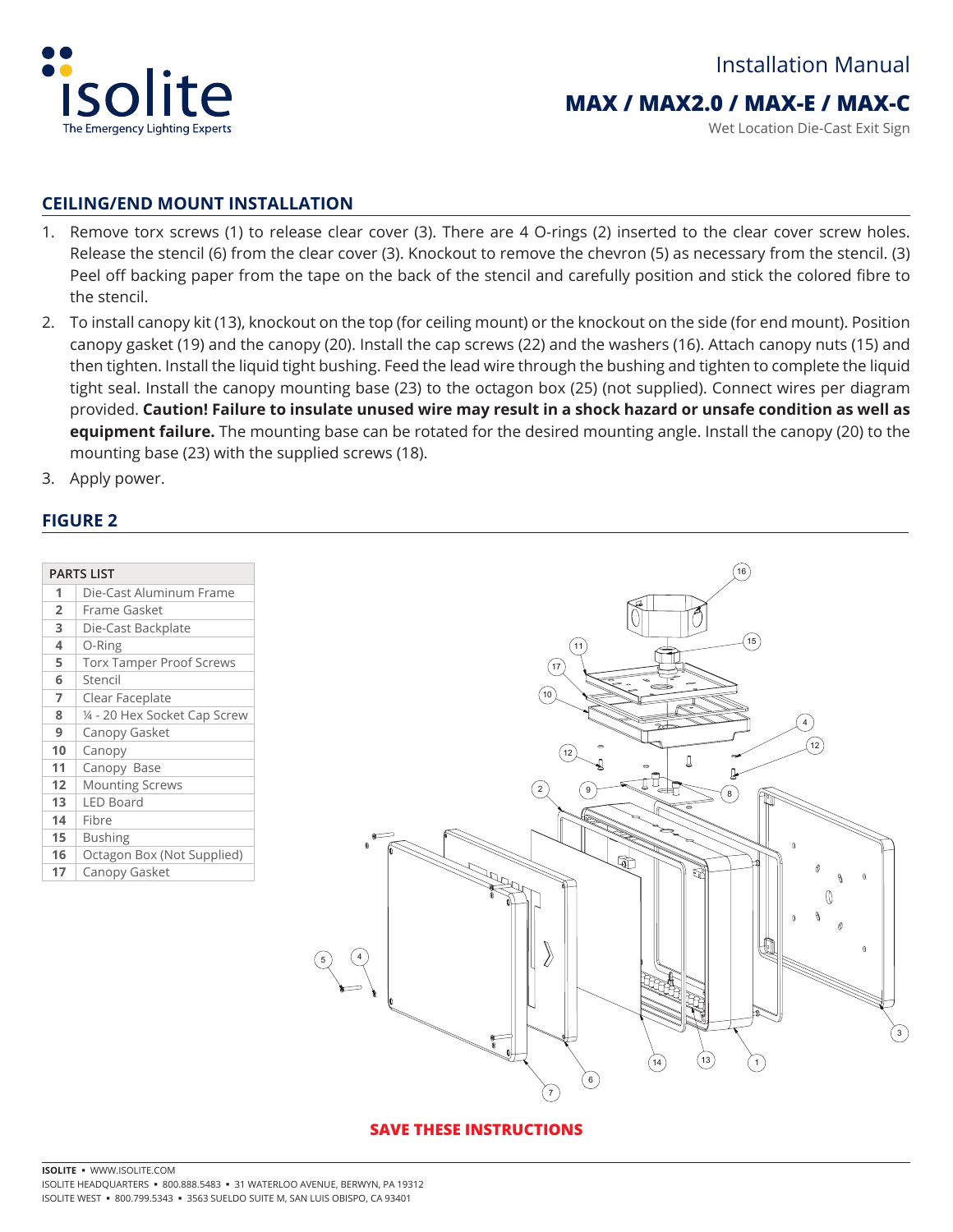

### **MAX / MAX2.0 / MAX-E / MAX-C**

Wet Location Die-Cast Exit Sign

### **PENDANT MOUNT INSTALLATION**

- 1. Remove TORX screws to release clear cover. There are 4 O-rings inserted to the clear cover screw holes. See Fig. 1. Release the stencil from the clear cover. Knockout to remove the chevron as necessary from the stencil. Peel off backing paper from the tape on the back of the stencil and carefully position and stick the colored fiber to the stencil.
- 2. Knockout 3 holes on the top. enlarge center hole to ¾", position canopy gasket and the canopy. Install the cap screws and the washers, see Fig. 2.
- 3. Press liquid tight bushing tightly through the canopy and frame.
- 4. Install weather proof canopy to the stem, secured by lock nut, see Fig. 3
- 5. Install canopy base on the other side of the stem, sandwiched by 2 washers and lock nuts.
- 6. Extend unswitched 24-hour AC supply of rated voltage from junction box with a single cord with 3-18 AWG conductor stranded (supplied by others) through the stem. Leave at least eight (8) inches of slack wire
- 7. Pierce the liquid tight bushing by the cord (DO NOT OPEN TOO BIG), feed the cord through the bushing and the frame.
- 8. Secure the unit to the pendant stem with 4 screws, See Fig. 4
- 9. Connect the wire per diagram provided.
- 10. Replace the stencil, clear cover and secured by the TORX screws and O-rings.
- 11. Apply power.